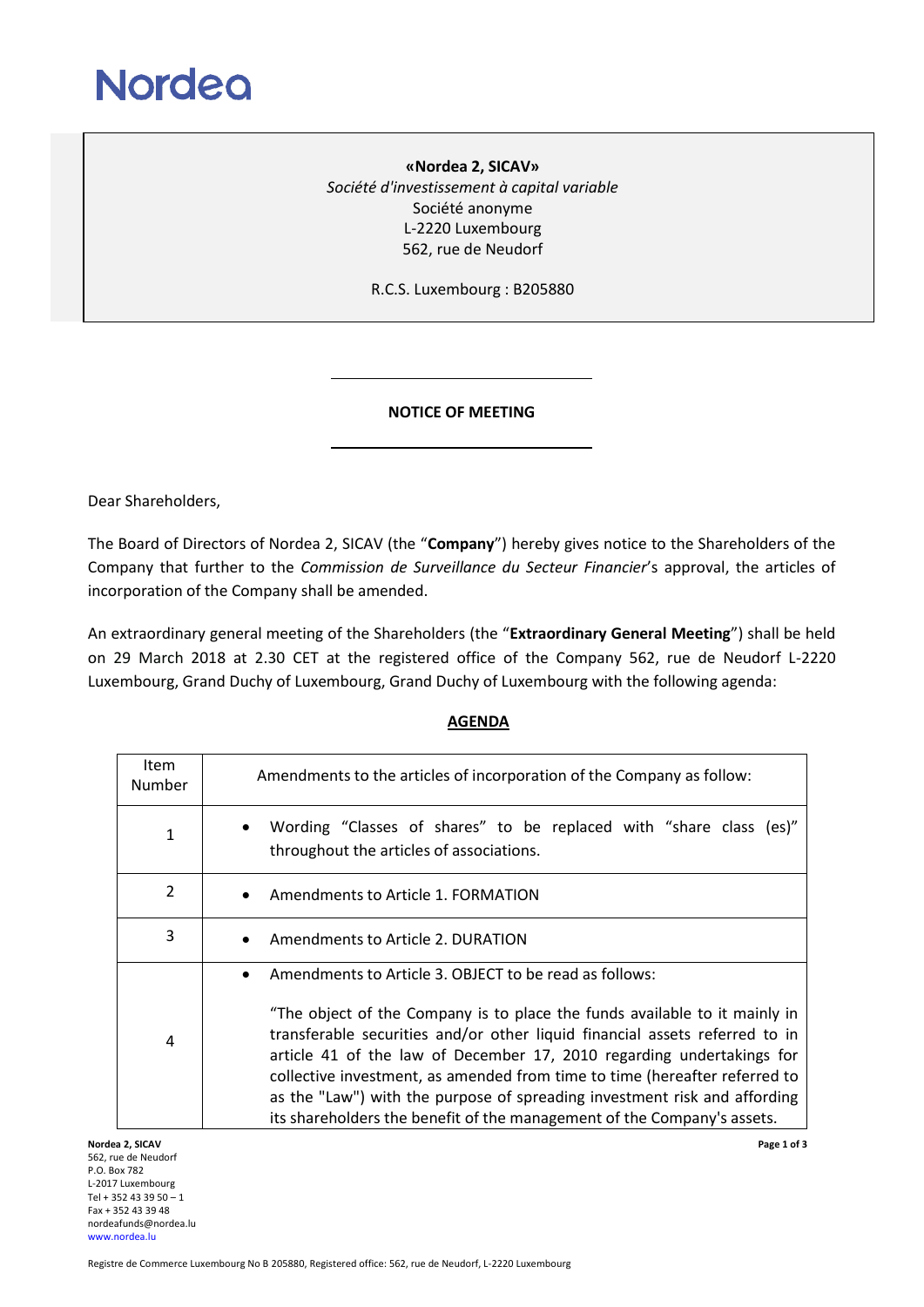## **Nordea**

|    | The Company may take any measures and carry out any operations which it<br>may deem useful to the accomplishment and development of its purpose<br>to the full extent permitted by Part I of the Law." |
|----|--------------------------------------------------------------------------------------------------------------------------------------------------------------------------------------------------------|
| 5  | Amendments to Article 4. REGISTERED OFFICE<br>$\bullet$                                                                                                                                                |
| 6  | Amendments to Article 5. SHARE CAPITAL<br>$\bullet$                                                                                                                                                    |
| 7  | Amendments to Article 6. SUB-FUNDS AND CLASSES OF SHARES<br>$\bullet$                                                                                                                                  |
| 8  | Amendments to Article 7. ISSUE OF SHARES<br>$\bullet$                                                                                                                                                  |
| 9  | Amendments to Article 8. REDEMPTION AND CONVERSION OF SHARES                                                                                                                                           |
| 10 | Amendments to Article 9, SHARFHOLDFR RESTRICTIONS                                                                                                                                                      |
| 11 | Amendments to Article 10. MEETING OF SHAREHOLDERS<br>$\bullet$                                                                                                                                         |
| 12 | Amendments to Article 11. THE BOARD OF DIRECTORS<br>$\bullet$                                                                                                                                          |
| 13 | Amendments to Article 12. DELEGATION OF POWERS<br>$\bullet$                                                                                                                                            |
| 14 | Insertion of a new Article 13. COMMITTTEES and renumbering of the<br>$\bullet$<br>subsequent articles accordingly                                                                                      |
| 15 | Amendments to Article 14, SIGNATURES<br>٠                                                                                                                                                              |
| 16 | Amendments to current Article 17. NET ASSET VALUE                                                                                                                                                      |
| 17 | Amendments to current Article 18, EXPENSES                                                                                                                                                             |
| 18 | Amendments to current Article 19. SUSPENSION OF THE NET ASSET VALUE                                                                                                                                    |
| 19 | Amendments to current Article 21. AUTHORISED AUDITOR                                                                                                                                                   |
| 20 | Amendments to current Article 23. DISSOLUTION, TERMINATION, MERGER,<br>DIVISION AND REORGANISATION                                                                                                     |
| 21 | Amendments to current Article 24. AMENDMENT                                                                                                                                                            |
| 22 | Amendments to current Article 25. APPLICABLE LAW<br>٠                                                                                                                                                  |